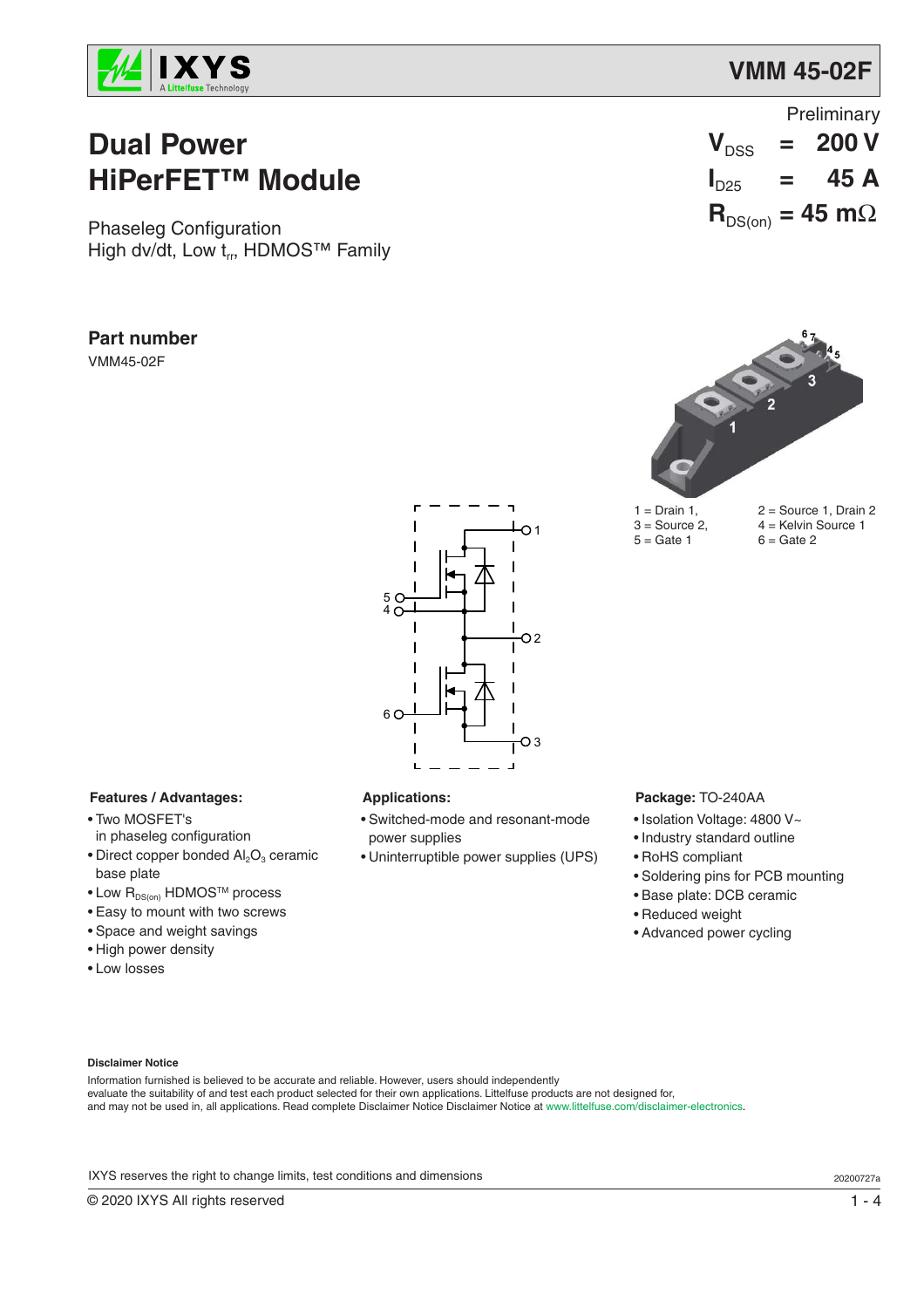

# **VMM 45-02F**

### Preliminary

| <b>HiPerFET™s</b>                                                 |                                                                                         | <b>Ratings</b>                                                                                                                         |      |                       |                     |                      |
|-------------------------------------------------------------------|-----------------------------------------------------------------------------------------|----------------------------------------------------------------------------------------------------------------------------------------|------|-----------------------|---------------------|----------------------|
| <b>Symbol</b>                                                     | <b>Definitions</b>                                                                      | <b>Conditions</b>                                                                                                                      | min. | typ.                  | max.                | Unit                 |
| $V_{DSS}$                                                         | drain source breakdown voltage                                                          | $T_{VJ}$ = 25°C to 125°C                                                                                                               |      |                       | 200                 | V                    |
| $\mathbf{V}_{\text{DGR}}$                                         | drain gate voltage                                                                      | $T_{VJ} = 25^{\circ}C$ to 125°C<br>$R_{GS} = 10 k\Omega$                                                                               |      |                       | 200                 | $\vee$               |
| $V_{GS}$<br>$\mathbf{V}_{\text{GSM}}$                             | gate source voltage<br>max. transient gate source voltage                               | Continuous<br>Transient                                                                                                                |      |                       | ±20<br>±30          | $\vee$<br>$\vee$     |
| $I_{D25}$<br>$I_{D80}$<br>I <sub>DM</sub>                         | continuous drain current<br>drain current<br>maximum pulsed drain current               | $T_c = 25^{\circ}C$<br>$T_c = 80^{\circ}$ C<br>$t_0$ = 10 µs, pulse width limited by $T_{JM}$<br>$T_c = 25^{\circ}$ C                  |      |                       | 45<br>34<br>180     | Α<br>A<br>A          |
| $P_{\text{tot}}$                                                  | total power dissipation                                                                 | $T_c = 25^{\circ}$ C                                                                                                                   |      |                       | 190                 | W                    |
| $\mathbf{V}_{\texttt{DSS}}$                                       | drain source breakdown voltage                                                          | $V_{GS} = 0 V$ ; $I_D = 1 mA$                                                                                                          | 200  |                       |                     | $\vee$               |
| $V_{GS(th)}$                                                      | gate threshold voltage                                                                  | $V_{DS} = V_{GS}$ ; $I_D = 4$ mA                                                                                                       | 2    |                       | 4                   | $\vee$               |
| $I_{GSS}$                                                         | gate source leakage current                                                             | $V_{GS} = \pm 20 \text{ V DC}; V_{DS} = 0$                                                                                             |      |                       | 500                 | nA                   |
| $I_{DSS}$                                                         | drain source leakage current                                                            | $V_{DS} = V_{DSS}$ ; $V_{GS} = 0 V$<br>$T_{V,J} = 25^{\circ}C$<br>$V_{DS} = 0.8 \cdot V_{DSS}$ ; $V_{GS} = 0 V$<br>$T_{VJ} = 125$ °C   |      |                       | 15<br>1             | μA<br>mA             |
| $R_{DS(on)}$                                                      | staticdrain source on resistance                                                        | $T_{V,J} = 25^{\circ}C$<br>$V_{GS}$ = 10 V; $I_D$ = 0.5 $\bullet$ $I_{D25}$<br>Pulse test, $t \le 300$ µs, duty cycle d $\le 2$ %      |      | 39                    | 45                  | $m\Omega$            |
| g <sub>fs</sub>                                                   | forward transconductance                                                                | $V_{DS}$ = 10 V; $I_D$ = 0.5 $\bullet$ $I_{D25}$ pulsed                                                                                | 20   | 30                    |                     | S                    |
| $C_{\text{iss}}$<br>$C_{\rm oss}$<br>$C_{\rm rss}$                | <i>input capacitance</i><br>output capacitance<br>reverse transfer (Miller) capacitance | $V_{GS} = 0 V$ ; $V_{DS} = 25 V$ ; f = 1 MHz                                                                                           |      | 4800<br>900<br>310    | 7500<br>2250<br>750 | pF<br>pF<br>рF       |
| $t_{d(on)}$<br>t,<br>$t_{\text{d(off)}}$<br>t,                    | turn-on delay time<br>current rise time<br>turn-off delay time<br>current fall time     | $V_{GS}$ = 10 V; $V_{DS}$ = 0.5 $\cdot$ V <sub>DSS</sub> ; $I_D$ = 0.5 $\cdot$ $I_{D25}$<br>$RG = 1 \Omega$ (external), resistive load |      | 40<br>45<br>300<br>45 |                     | ns<br>ns<br>ns<br>ns |
| $\mathbf{Q}_{g}$<br>$\mathbf{Q}_{gs}$<br>$\mathbf{Q}_{\text{gd}}$ | total gate charge<br>gate source charge<br>gate drain (Miller) charge                   | $V_{GS}$ = 10 V; $V_{DS}$ = 0.5 $\bullet$ V <sub>DSS</sub> ; $I_D$ = 0.5 $\bullet$ $I_{D25}$                                           |      | 190<br>35<br>45       | 225<br>55<br>115    | пC<br>nC<br>nC       |
| $R_{thJC}$<br>$\textbf{R}_{\text{thJH}}$                          | thermal resistance junction to case<br>thermal resistance junction to heatsink          | with heat transfer paste                                                                                                               |      | 0.93                  | 0.63                | K/W<br>K/W           |

| <b>Source-Drain Diodes</b> |                               |                                                                                    |      | <b>Ratings</b> |      |                |  |
|----------------------------|-------------------------------|------------------------------------------------------------------------------------|------|----------------|------|----------------|--|
| Symbol                     | <b>Definitions</b>            | <b>Conditions</b>                                                                  | min. | typ.           | max. |                |  |
| ı,                         | continuous source current     | $V_{cs} = 0 V$                                                                     |      |                | 45   | A              |  |
| $I_{\text{SM}}$            | maximum pulsed source current | Repetitive; pulse width limited by $T_{\text{IM}}$                                 |      |                | 180  | $\overline{A}$ |  |
| $V_{SD}$                   | forward voltage drop          | $I_F = I_S$ ; $V_{GS} = 0$ V<br>Pulse test, $t \le 300$ µs, duty cycle d $\le 2$ % |      | 0.9            | 1.2  | V              |  |
|                            | reverse recovery time         | $I_F = I_S$ , -di/dt = 100 A/µs<br>$V_{DS}$ = 100 V; $V_{GS}$ = 0 V                |      | 200            | 400  | ns             |  |

Data according to IEC 60747 and refer to a single thyristor/diode unless otherwise stated. T<sub>J</sub> = 25°C, unless otherwise specified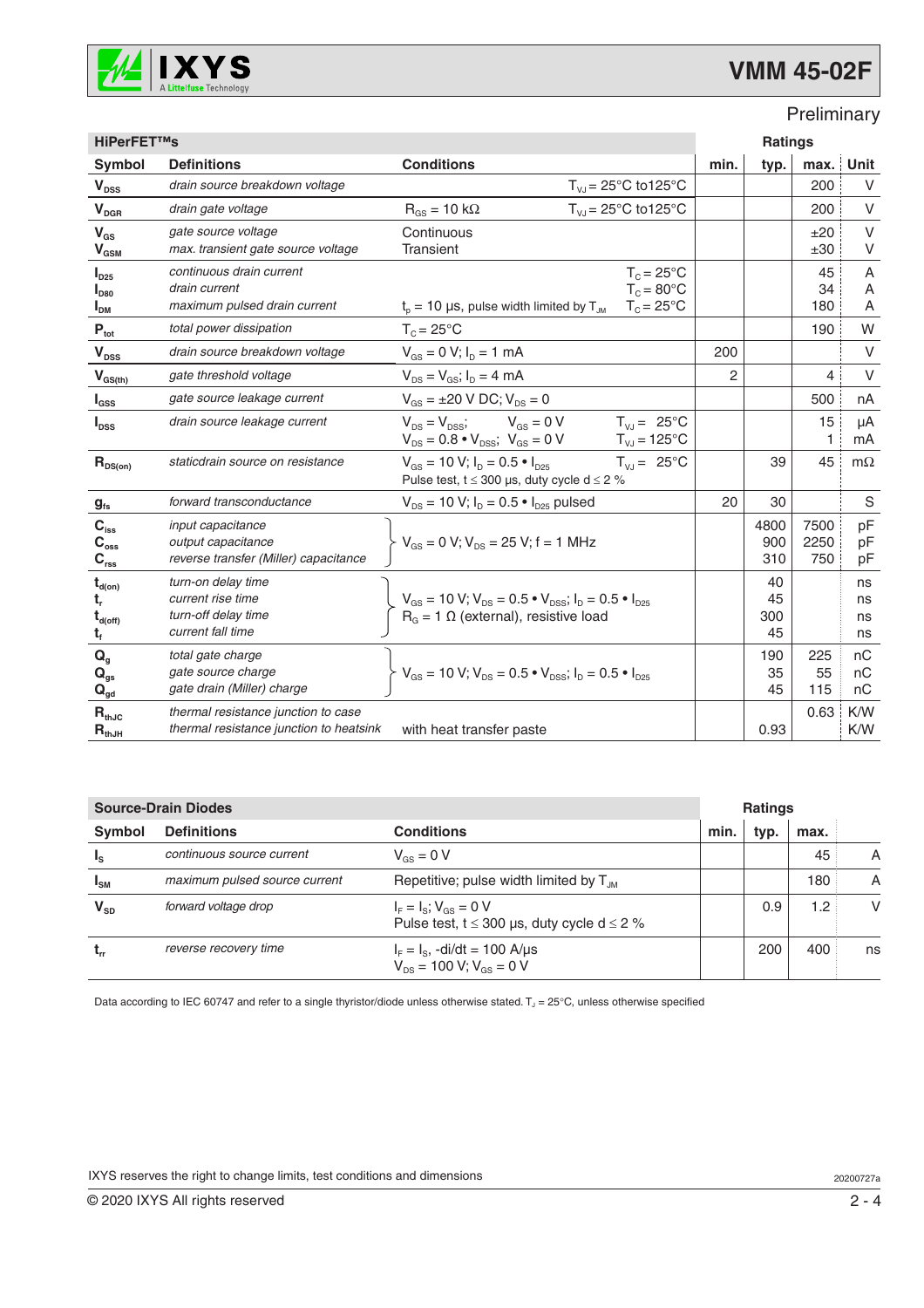

# **VMM 45-02F**

## Preliminary

| <b>Package</b>                  | <b>TO-240AA</b>                                              |                   |                                    |       | <b>Ratings</b> |      |                                  |               |
|---------------------------------|--------------------------------------------------------------|-------------------|------------------------------------|-------|----------------|------|----------------------------------|---------------|
| Symbol                          | <b>Definitions</b>                                           | <b>Conditions</b> |                                    |       | min.           | typ. | max.                             | Unit          |
| I <sub>RMS</sub>                | <b>RMS</b> current                                           | per terminal      |                                    |       |                |      | 200                              | A             |
| $T_{\nu J}$                     | virtual junction temperature                                 |                   |                                    |       | $-40$          |      | 150                              | $^{\circ}C$   |
| $T_{VJM}$                       | maximum virtual junction temperature                         |                   |                                    |       |                | 150  | $^{\circ}C$                      |               |
| $\mathsf{T}_{\text{stg}}$       | storage temperature                                          |                   |                                    | $-40$ |                | 125  | $^{\circ}C$                      |               |
| Weight                          |                                                              |                   |                                    |       |                | 81   |                                  | g             |
| $M_{\rm{D}}$<br>$M_T$           | mounting torque<br>terminal torque                           |                   |                                    |       | 2.5<br>2.5     |      | $\overline{4}$<br>$\overline{4}$ | Nm<br>Nm      |
| $\mathbf{d}_{\mathsf{Spp/App}}$ |                                                              |                   | terminal to terminal               | 13.0  | 9.7            |      |                                  | mm            |
| $\mathbf{d}_{\mathsf{Spb/Apb}}$ | creepage distance on surface I striking distance through air |                   | terminal to backside               | 16.0  | 16.0           |      |                                  | <sub>mm</sub> |
| $V_{ISOL}$                      | <i>isolation</i> voltage                                     | $t = 1$ second    | 50/60 Hz, RMS, $I_{ISOL} \le 1$ mA |       | 4800           |      |                                  | V             |
|                                 |                                                              | $t = 1$ minute    |                                    |       | 4000           |      |                                  | V             |



IXYS reserves the right to change limits, test conditions and dimensions 20200727a